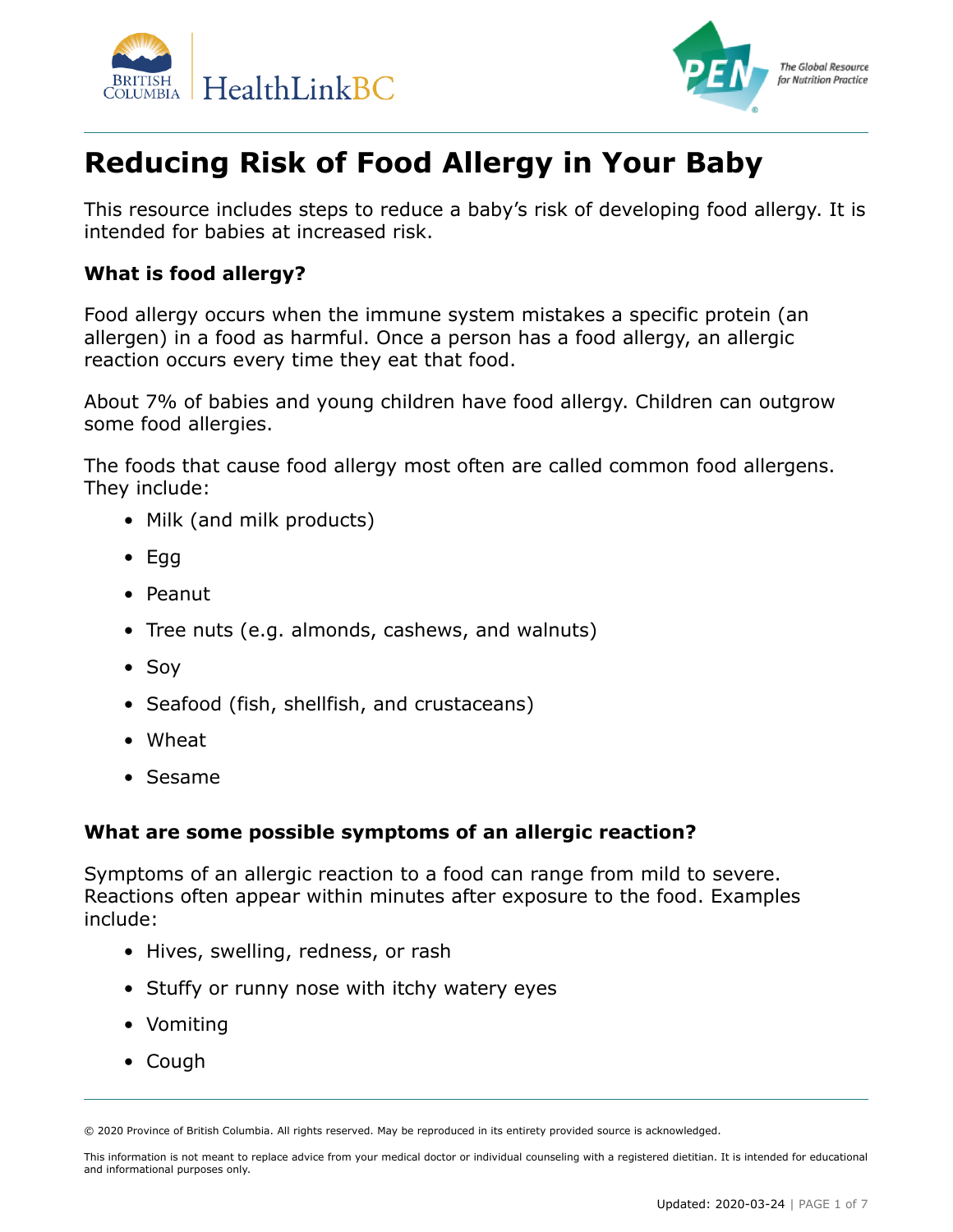



Although less common, vomiting, sometimes together with diarrhea, can also occur hours later.

Severe symptoms of an allergic reaction require immediate attention. Examples include:

- Swelling of the mouth, tongue or throat
- Hives that are spreading
- Any difficulty breathing, repetitive coughing, or wheezing
- Difficulty swallowing or hoarse voice or cry
- Pale or blue colour of the face or lips
- Faintness, weakness or passing out

Call 9-1-1 or the local emergency number right away if signs of a severe allergic reaction occur.

If you think a food is causing an allergic reaction, stop giving the food to your baby and talk to your baby's doctor. You can continue to offer other new foods.

#### **Is my baby at increased risk of developing food allergy?**

A baby is at increased risk of developing food allergy if:

- A parent, sister or brother has been diagnosed with an allergic condition like food allergy, eczema, asthma, or hay fever. Allergic conditions tend to run in families.
- They have a diagnosed allergy condition, like another food allergy or eczema.

Talk to your baby's health care provider to find out if they are at increased risk of developing food allergy.



### **What can I do to reduce my baby's risk of developing food allergy?**

© 2020 Province of British Columbia. All rights reserved. May be reproduced in its entirety provided source is acknowledged.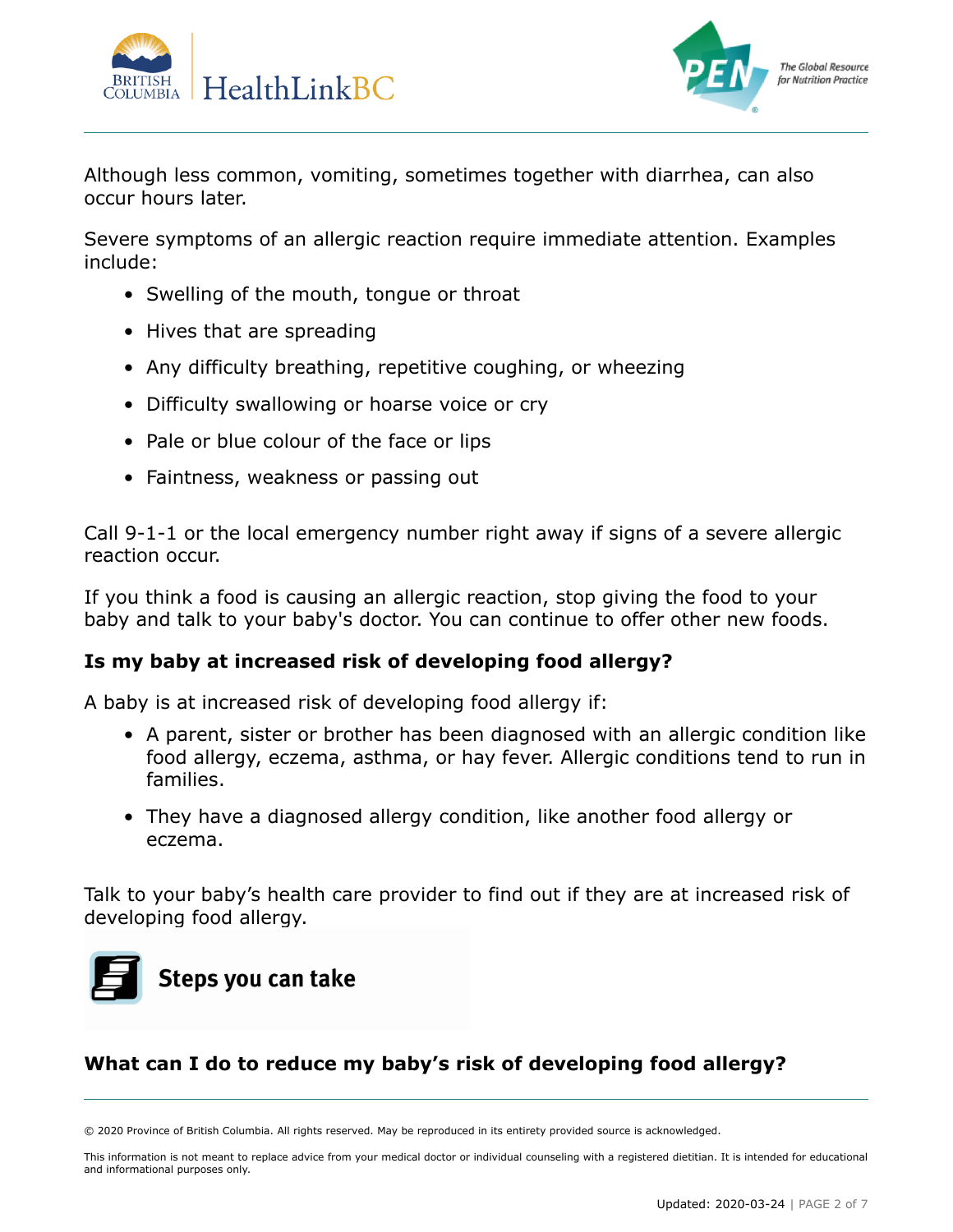



If your baby is at increased risk of developing food allergy, there are some steps that you can take to help reduce your baby's risk.

- **Keep your baby's eczema under good control.** If your baby has eczema, try to keep it well controlled. If you need help to control your baby's eczema, talk to your baby's doctor or nurse practitioner. They can refer your baby to a pediatric allergist or pediatric dermatologist, if needed.
- **If you can, breastfeed your baby.** Breastfeeding your baby may help prevent the development of food allergy. Since breastfeeding is linked to many other health benefits, Health Canada recommends breastfeeding until 2 years of age and beyond.

#### **Questions you may have:**

• **Should I avoid certain foods during my pregnancy or while breastfeeding?**

There is no need to avoid specific foods during your pregnancy or while you are breastfeeding to prevent food allergy in your baby. Restricting your diet during pregnancy can make it harder to get the calories and nutrients you need to support the growth and development of your baby.

• **If I offer formula, can I offer a regular infant formula?** If you offer infant formula to your baby, you can use a regular storebought cow-milk based product. Regular formulas do not appear to increase the risk of developing milk allergy compared to modified formulas. Modified formulas include extensively hydrolyzed casein and partially hydrolyzed whey formulas.

- **Introduce the common food allergens when your baby has shown they are ready for solid foods.** For most babies this is at about 6 months of age. Your baby is ready for solid foods when they can:
	- hold their head up
	- sit up and lean forward
	- let you know if they are full (for example turns head away)
	- pick up food and bring it to their mouth.

<sup>© 2020</sup> Province of British Columbia. All rights reserved. May be reproduced in its entirety provided source is acknowledged.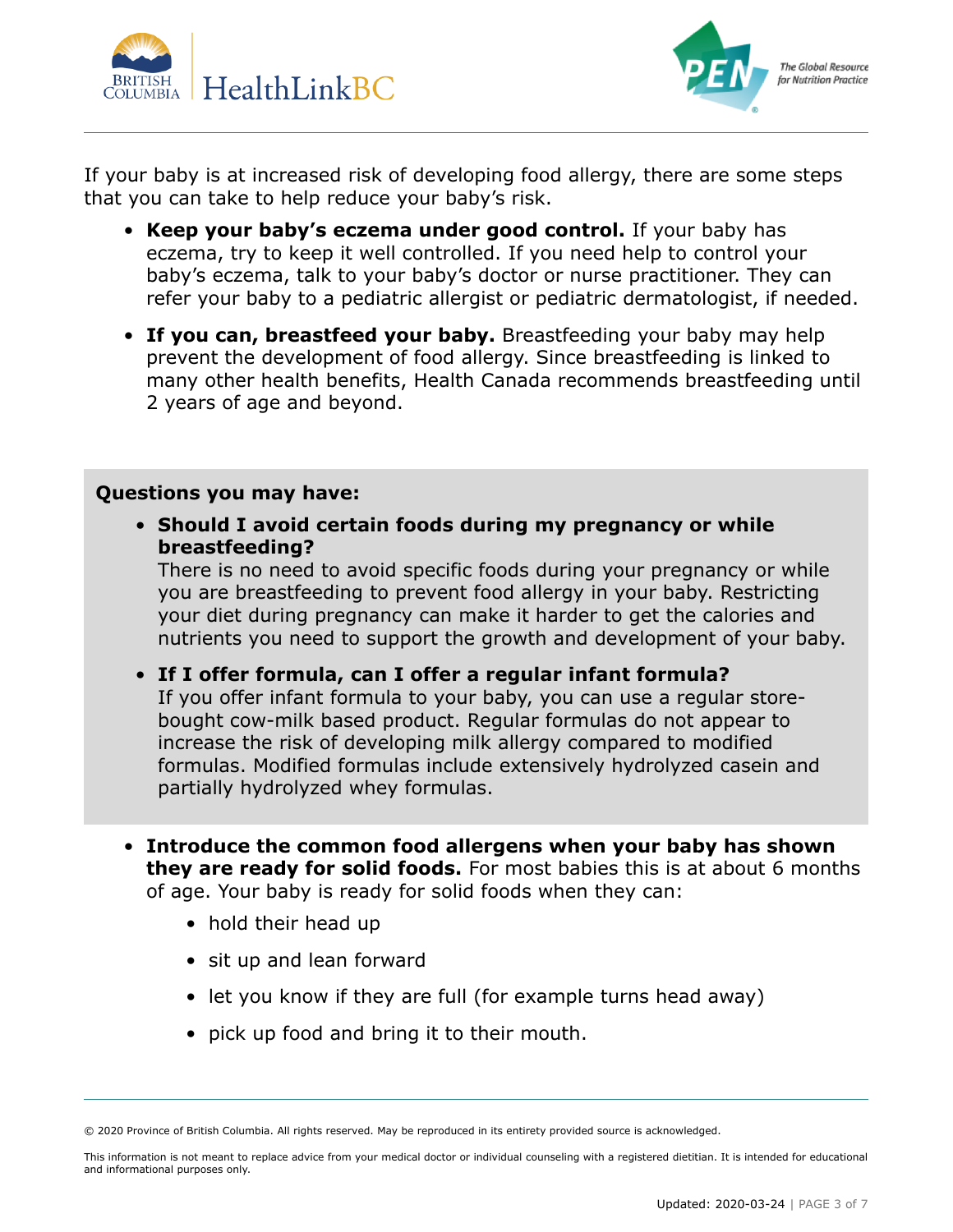



Do not introduce solids before 4 months of age. Your baby will not be ready. It will not help reduce your baby's risk of developing food allergy.

After you have introduced a few other solid foods, offer the common food allergens one at a time. There is no research to show that you need to wait a certain number of days between them.

You can start with the common food allergens your family eats. You do not have to introduce the foods your family does not eat, such as fish if your family is vegetarian.

#### **Tip:**

**Consider introducing peanut and egg before the other common food allergens.** Introducing peanut and cooked egg (such as hard boiled) at about 6 months of age seems to be especially helpful for reducing the risk of babies developing an allergy to these foods. You can introduce them to your baby's diet before introducing the other common food allergens.

• **Offer tolerated common food allergens regularly.** Offer the common food allergens your baby tolerates several times a week, or more often if you like. This will help your baby maintain tolerance to these foods (prevent a food allergy from developing).

If you have questions about allergies, the common food allergens and feeding your baby, contact your baby's doctor, nurse practitioner or a dietitian.

#### **How should I offer the common food allergens when I try them for the first time?**

- Offer textures that are safe for your baby. At about 6 months you can offer foods with a semi-solid texture such as lumpy, tender-cooked and finely minced, pureed, or ground.
- Blend some of the common allergen into prepared infant cereal or fruit puree. See the recipes below for details.
- Offer your baby a small taste of the recipe (about a quarter of a baby spoonful).
- Wait about 10 to 15 minutes before offering more.

<sup>© 2020</sup> Province of British Columbia. All rights reserved. May be reproduced in its entirety provided source is acknowledged.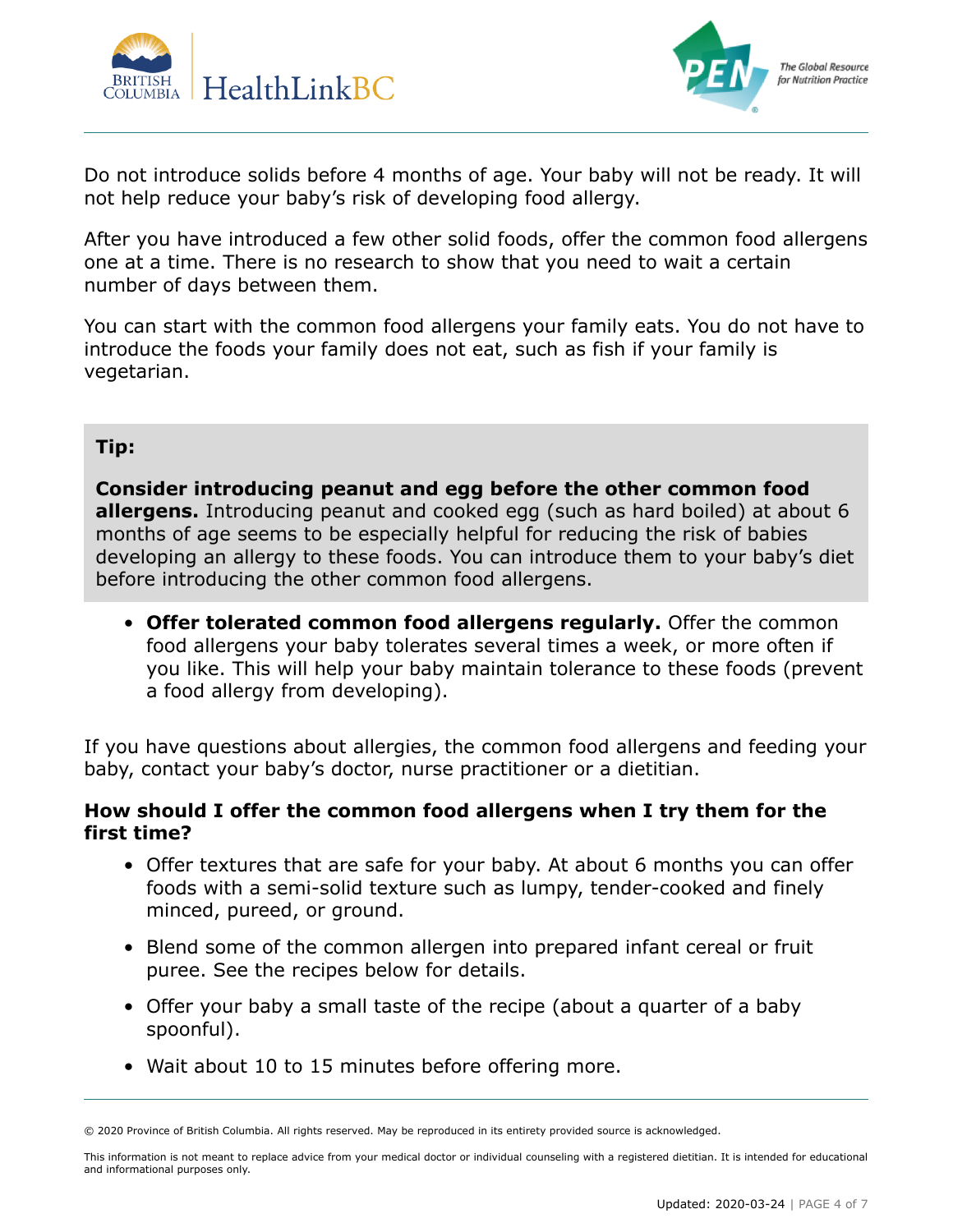



- During this time, watch your baby to see if they show symptoms of an allergic reaction. You can offer other foods to your baby while you wait.
- If after 10 to 15 minutes your baby hasn't shown any symptoms of an allergic reaction, you can offer more of the common allergen along with other foods.

#### **How should I prepare peanut, tree nuts, and egg to give to my baby?**

The recipes are suggestions of how to prepare peanut, tree nuts, and egg for your baby, when your baby is ready for solid foods.

| Peanut, almond, cashew and<br>hazelnut butters | Blend 15 mL (1 tablespoon) of breast milk<br>or warm water to 15 mL of smooth peanut<br>butter. Blend until smooth and no lumps.<br>Stir into 30 mL (2 tablespoons) of infant<br>cereal prepared according to package<br>instructions.<br>You can also stir the blended peanut or tree<br>nut butter into 30 mL (2 tablespoons) of<br>fruit puree, such as banana or apple. |
|------------------------------------------------|-----------------------------------------------------------------------------------------------------------------------------------------------------------------------------------------------------------------------------------------------------------------------------------------------------------------------------------------------------------------------------|
| Hard-boiled egg                                | Blend or mash a hard-boiled egg with a<br>fork. Add a few teaspoons of breast milk or<br>water to moisten as needed.                                                                                                                                                                                                                                                        |

**The recipes below are suggestions for preparing peanut, tree nuts, and egg when your baby is older and ready for more textures.** Avoid offering whole peanuts and tree nuts or globs of peanut and tree nut butters. They are choking hazards for children until about 4 years of age.

| <b>Peanut butter and tree nut</b><br>butter on toast | Spread 15 mL (1 tablespoon) of smooth<br>peanut or tree nut butter thinly on a piece<br>of toast. Cut into strips.                                                          |
|------------------------------------------------------|-----------------------------------------------------------------------------------------------------------------------------------------------------------------------------|
| <b>Scrambled egg</b>                                 | Beat together an egg and a small amount<br>of water. Scramble in an oiled pan, until<br>egg is completely cooked. Mash larger<br>pieces of scrambled egg with a fork before |

© 2020 Province of British Columbia. All rights reserved. May be reproduced in its entirety provided source is acknowledged.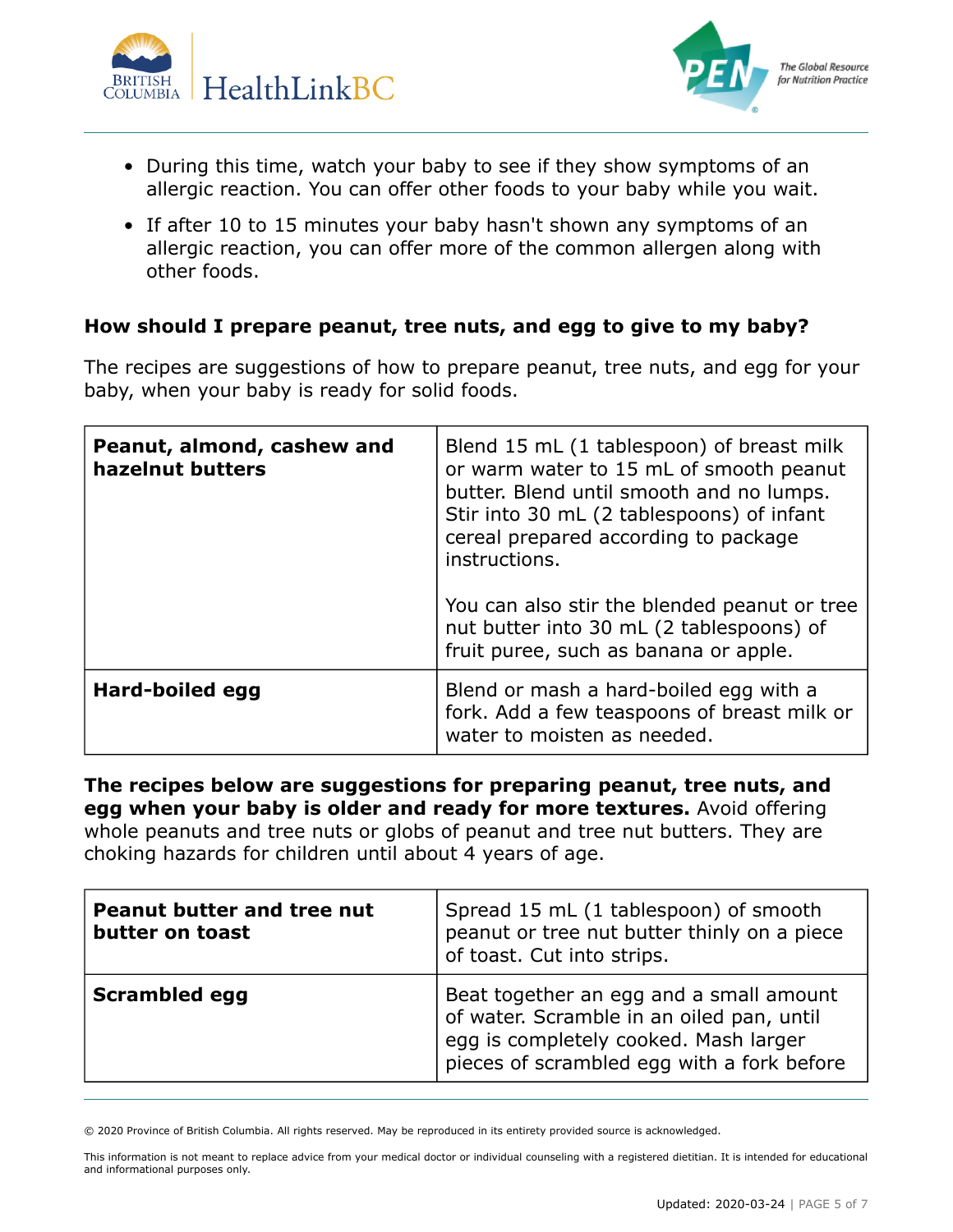



|                     | offering to your baby.                                                                                                                                                                                                          |
|---------------------|---------------------------------------------------------------------------------------------------------------------------------------------------------------------------------------------------------------------------------|
| <b>French toast</b> | Beat together an egg, 30 mL (2)<br>tablespoons) of milk and some cinnamon.<br>Soak a slice of bread in the egg mixture.<br>Fry each side of the bread in an oiled pan<br>until the egg is completely cooked. Cut into<br>cubes. |

#### **What other foods should I offer my baby?**

In addition to the common food allergens, offer your baby other foods, especially foods rich in iron. Offer iron rich foods 2 or more times each day. Examples include:

- Well-cooked meat, poultry, and fish
- Cooked egg, lentils, beans, and tofu
- Iron-fortified infant cereal

Some common food allergens are also sources of iron. These include peanut, tree nut, and sesame seed butters.

Yogurt and cheese are recommended for your baby starting at 6 months of age. You can offer pasteurized whole cow milk (3.25% milk fat) to drink when your baby is 9 to 12 months of age and is eating a variety of foods that are high in iron.



For information and advice based on your specific food and nutrition needs and preferences, call **8-1-1** and ask to speak to a HealthLink BC dietitian.

For additional information, see the following resources:

**[HealthLink BC](https://www.healthlinkbc.ca/)** – Get medically approved non-emergency health information.

<sup>© 2020</sup> Province of British Columbia. All rights reserved. May be reproduced in its entirety provided source is acknowledged.

This information is not meant to replace advice from your medical doctor or individual counseling with a registered dietitian. It is intended for educational and informational purposes only.